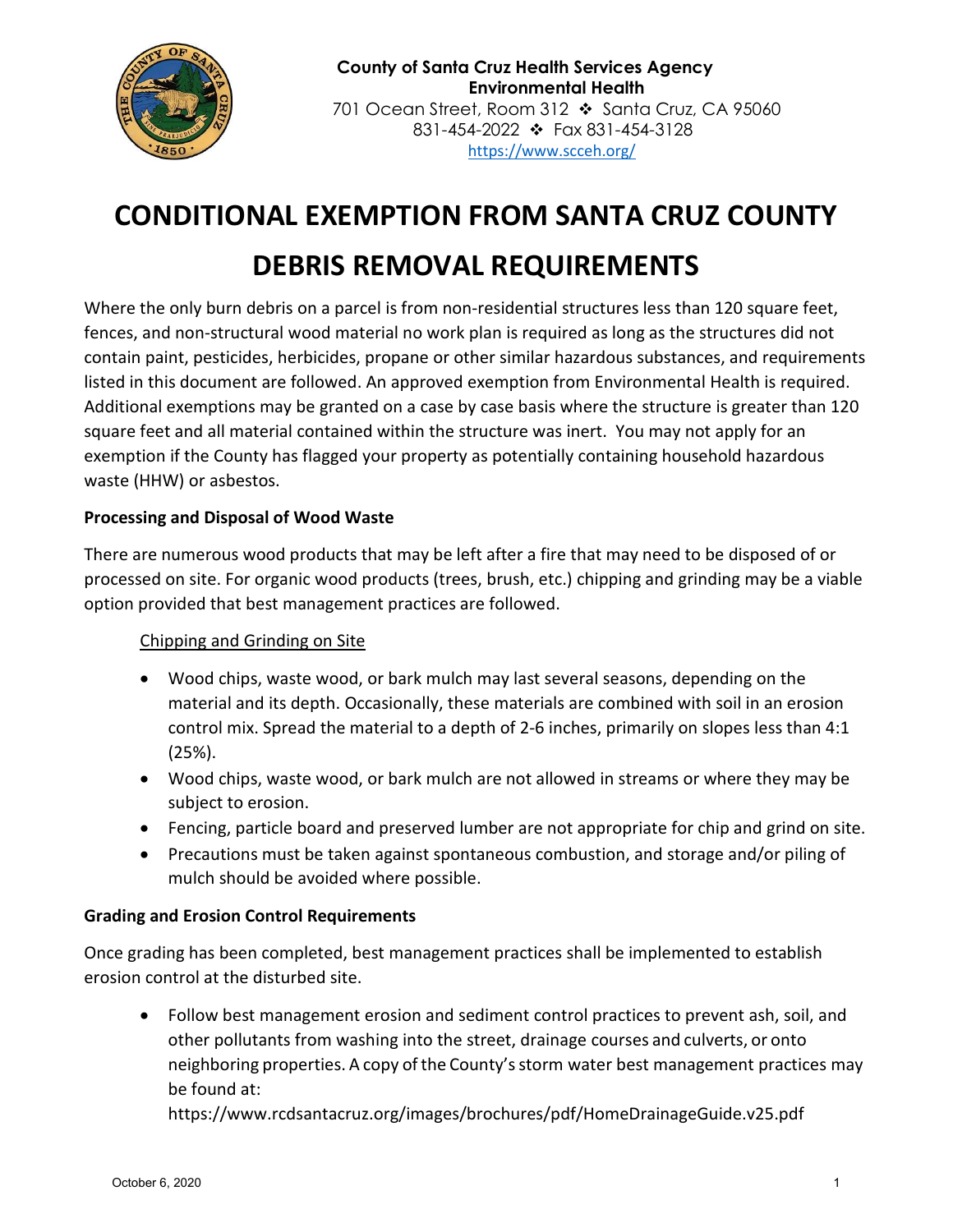- Stockpiled materials that are not immediately loaded for transport shall be handled and stored on site in a manner as to avoid offsite migration. Stockpilesmay be stored for up to 180 days. This may include wetting and covering the waste until it is loaded and transported. Locate stockpiles away from drainage courses, drain inlets or concentrated flows of storm water.
- Stockpiled material may not be stored or placed in a public roadway.
- During the rainy season, cover non-active soil stockpiles and contain them within temporary perimeter sediment barriers, such as berms, dikes, silt fences, or sandbag barriers. A soil stabilization measure may be used in lieu of cover.
- Implement appropriate control measures during debris removal and provide final site stabilization after debris removal is completed.

## **Debris Removal Requirements to Solid Waste Facilities**

Burn waste/ash at a minimum shall be taken to approved to take the material. Any characterization requirements of the disposal site must be met before transporting. An approved hauler appropriately licensed for the material transported will need to perform the work, and the material must be wetted and burrito wrapped (CalRecycle protocol) and tarped for transport and ultimate disposal. Contractors/haulers failing to adhere to this standard may have their material rejected at the disposal facility and/or a fine imposed. Your approved exemption form must be kept onsite and carried with you or your licensed hauler during debris transport. Your approved exemption will serve as verification to the landfill that this material is coming from an approved site. **Asbestos transport and disposal is not authorized by this exemption.**

### **Dust Control Guidelines:**

- Property owners or their contractors should look to provide water or an approved dust palliative, or both, to prevent dust nuisance at each site. Dust resulting from performance of the work should be controlled at all times.
- Each area of ash and debris to be removed must be pre-watered 48 to 72 hours in advance of the removal. Hoses with a fine spray nozzle are recommended. The water must be applied in a manner that does not generate runoff. Engineering controls for storm water discharges must be in place prior to dust control operations.
- All loads shall be covered with a tarp; this includes metal debris. Ash and debris loads shall be fully encapsulated with a tarp ("burrito wrap" method). Concrete loads are exempt from a tarp provided the loads are wetted prior to leaving. If concrete loads generate dust, then the loads must be wetted and covered.
- All waste material that is not unloaded at the end of each workday should be consolidated, sufficiently wetted, and/or covered to prevent the offsite migration of contaminants.
- All visibly dry, disturbed soil surface areas of operation should be watered to minimize dust emissions during performance of work.
- Speeds must be reduced when driving on unpaved roadways.